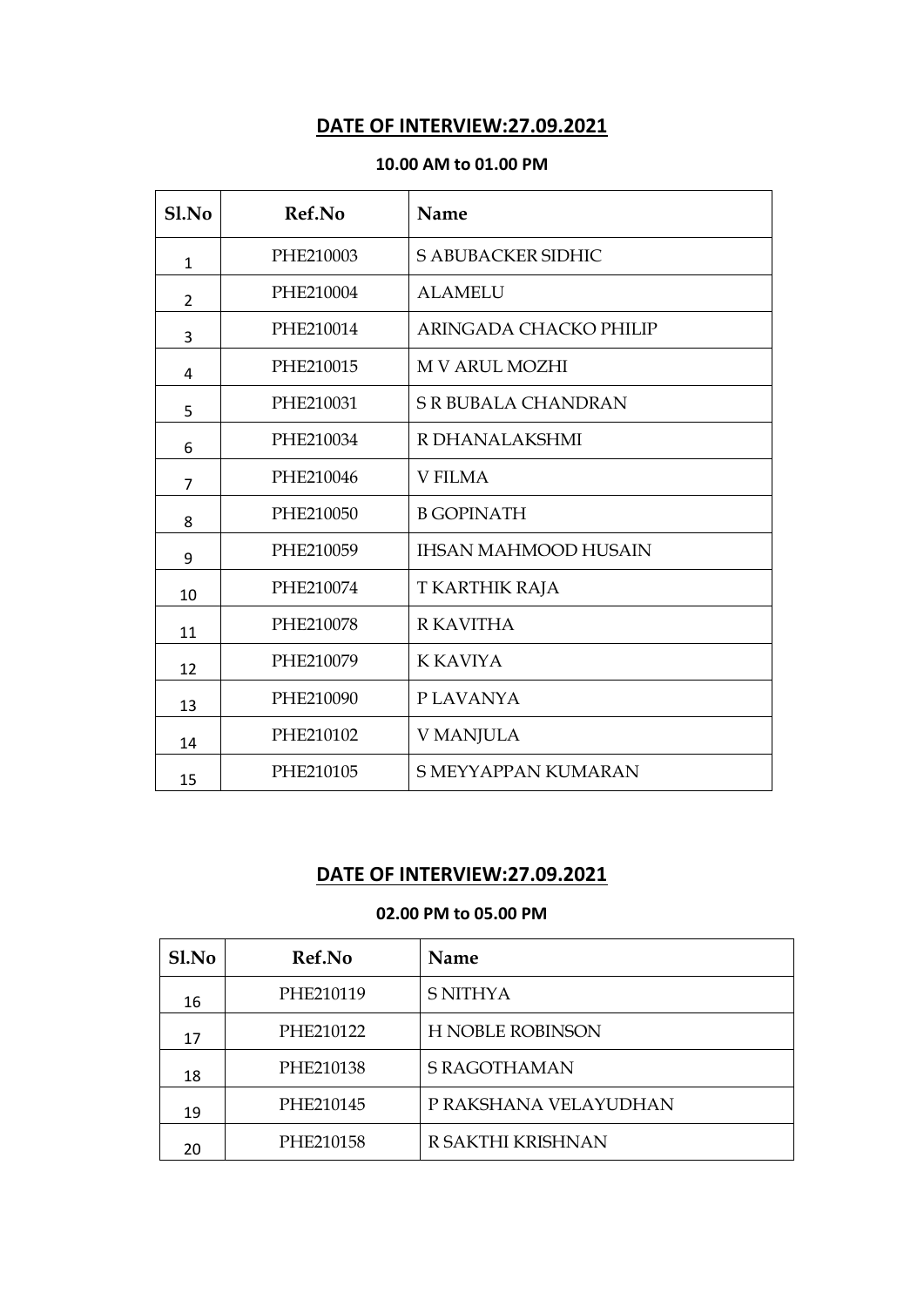| 21 | PHE210174 | <b>S SEVANTHI</b>             |
|----|-----------|-------------------------------|
| 22 | PHE210191 | SRIRANGAM MURALIDHAR SOUJANYA |
| 23 | PHE210195 | N SUBHASREE                   |
| 24 | PHE210210 | A TAMILSELVAN                 |
| 25 | PHE210215 | <b>R TITUS PAUL</b>           |
| 26 | PHE210225 | N VIDHYAVATHY                 |
| 27 | PHE210237 | <b>K R RAJEEV</b>             |
| 28 | PHE210241 | AROKIA SUSHMA PALDANO         |
| 29 | PHE210243 | Brundha S                     |
| 30 | PHE210247 | Ilavarasi K                   |

# **DATE OF INTERVIEW:28.09.2021**

### **10.00 AM to 01.00 PM**

| Sl.No | Ref.No    | <b>Name</b>              |
|-------|-----------|--------------------------|
| 31    | PHE210251 | Poongodi P               |
| 32    | PHE210255 | <b>SANTHOSH KUMAR. T</b> |
| 33    | PHE210259 | A ANANDAN                |
| 34    | PHE210260 | A ANCHIRPPA              |
| 35    | PHE210261 | A DHARANIDHARAN          |
| 36    | PHE210262 | A FATIMA DIANA MERIL     |
| 37    | PHE210263 | A JANAKI                 |
| 38    | PHE210264 | A KOKILA                 |
| 39    | PHE210265 | A MOHAMED IBRAHIM        |
| 40    | PHE210266 | A NIRMAL SINGH HEERA     |
| 41    | PHE210267 | A PRABU                  |
| 42    | PHE210268 | A RAMKUMAR               |
| 43    | PHE210269 | A VEDHAVALLI             |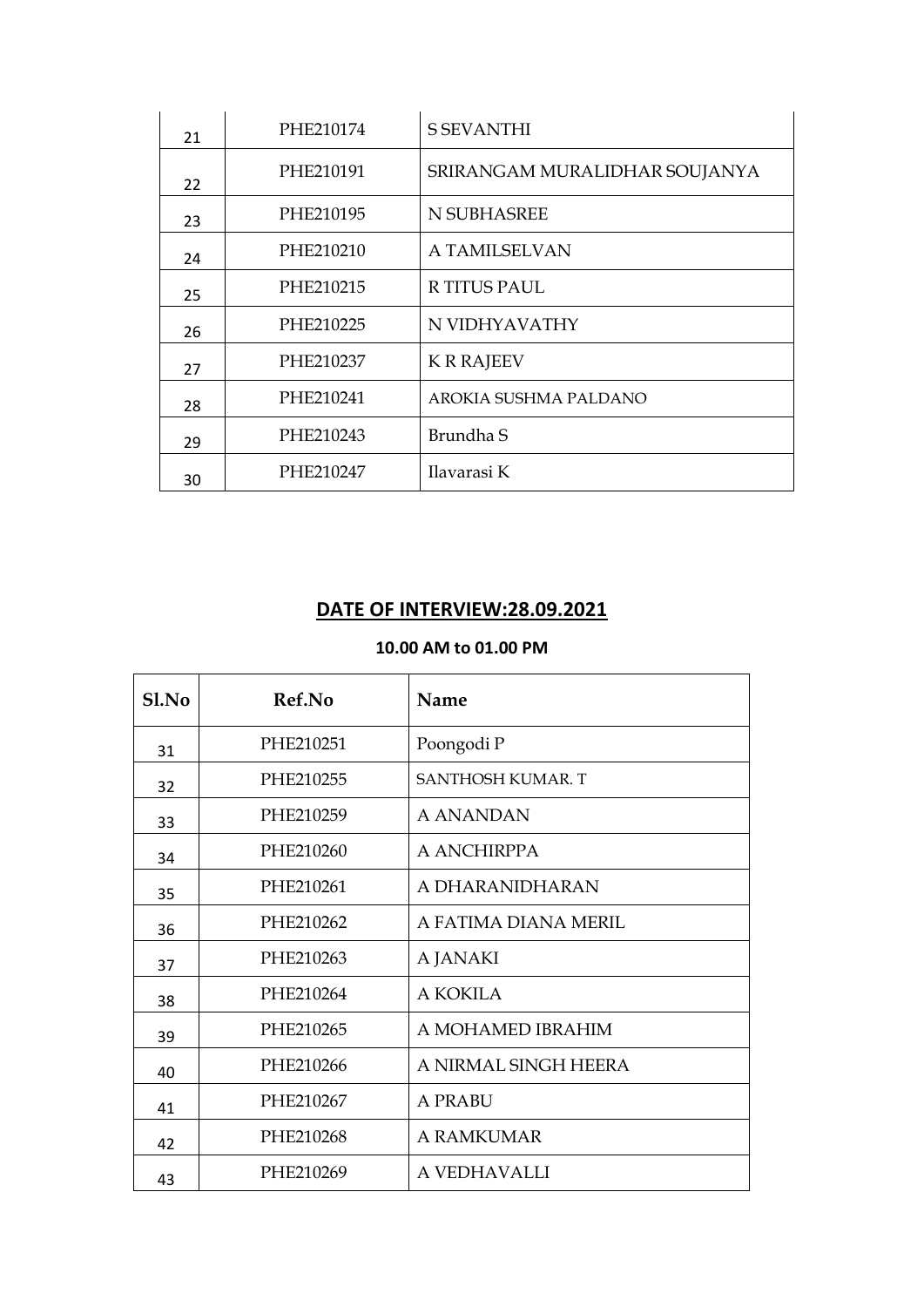| 44 | PHE210270 | B MUTHU JEYAKUMARI |
|----|-----------|--------------------|
| 45 | PHE210271 | B SUMIBALA         |

# **DATE OF INTERVIEW:28.09.2021**

| Sl.No | Ref.No    | Name                    |
|-------|-----------|-------------------------|
| 46    | PHE210272 | C JENIFER DYANA         |
| 47    | PHE210273 | C MARUTHU PANDI         |
| 48    | PHE210274 | <b>CH SABARI</b>        |
| 49    | PHE210275 | <b>D ASENTHA MANI</b>   |
| 50    | PHE210276 | <b>D HELEN FLARENCE</b> |
| 51    | PHE210277 | E RAMYA                 |
| 52    | PHE210278 | E IHSAAN MEERA          |
| 53    | PHE210279 | <b>G BANUPRIYA</b>      |
| 54    | PHE210280 | <b>G CHANDRA LEKHA</b>  |
| 55    | PHE210281 | <b>GDDARJIN</b>         |
| 56    | PHE210282 | <b>G JAYA SHEELA</b>    |
| 57    | PHE210283 | <b>G JAYASREE</b>       |
| 58    | PHE210284 | <b>G JEYASUDHA</b>      |
| 59    | PHE210285 | <b>G SANTHA SHEELA</b>  |
| 60    | PHE210286 | G SHUNMUGA SUNDARAKUMAR |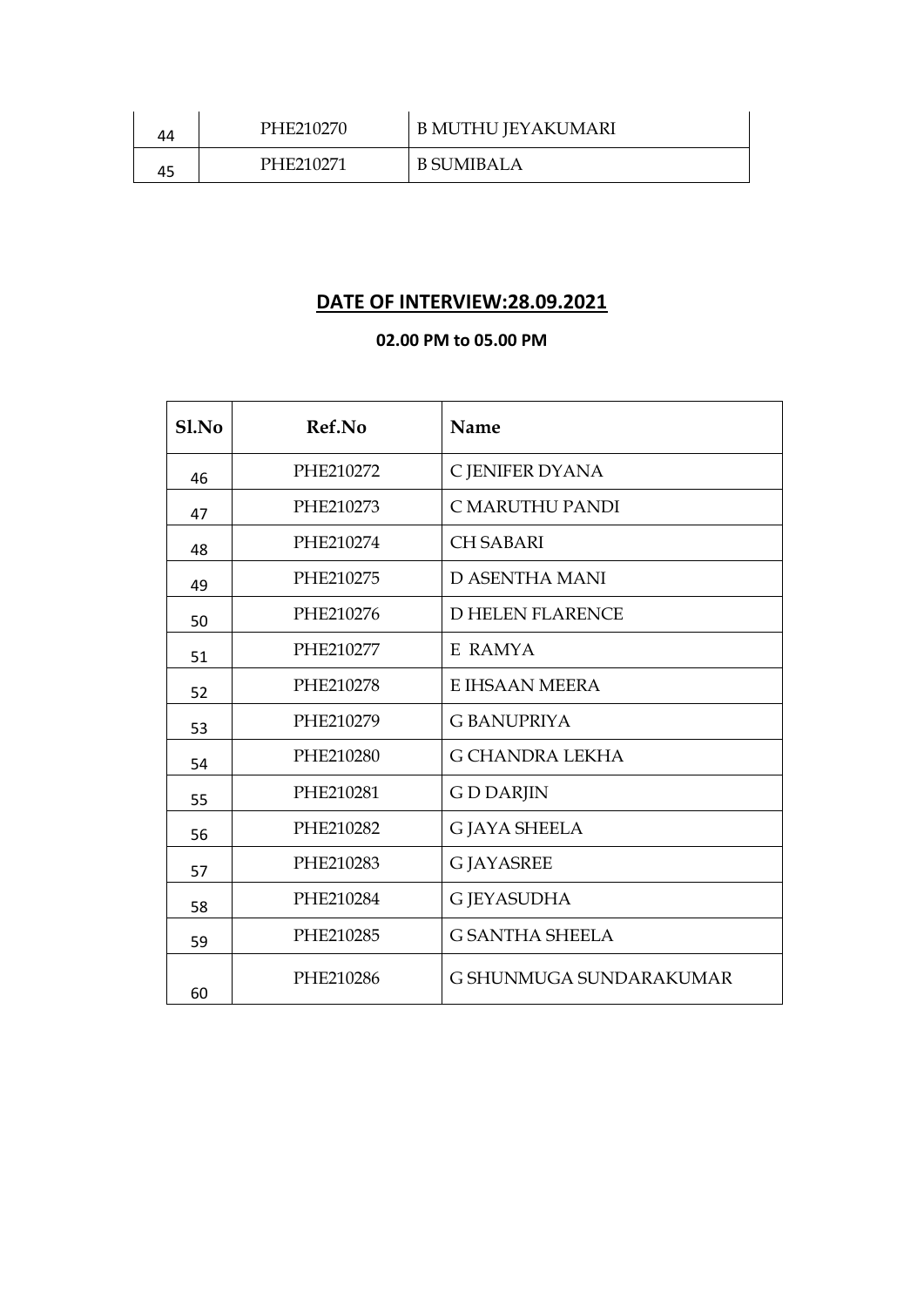# **DATE OF INTERVIEW:29.09.2021**

### **10.00 AM to 01.00 PM**

| Sl.No | Ref.No    | Name                   |
|-------|-----------|------------------------|
| 61    | PHE210287 | <b>G SWAATHI PRIYA</b> |
| 62    | PHE210288 | <b>GVMOHANA</b>        |
| 63    | PHE210289 | <b>GOLDA SAHOO</b>     |
| 64    | PHE210290 | <b>I FATHIMA</b>       |
| 65    | PHE210291 | <b>I MURALITHARAN</b>  |
| 66    | PHE210292 | <b>J PRAVEEN</b>       |
| 67    | PHE210293 | <b>J BLESSIE AHINO</b> |
| 68    | PHE210294 | J JENCYBAL CAROLINA    |
| 69    | PHE210295 | <b>JANU</b>            |
| 70    | PHE210296 | K DIVYA                |
| 71    | PHE210297 | K ESAKKI AMMAL         |
| 72    | PHE210298 | <b>K PALANISWAMY</b>   |
| 73    | PHE210299 | K R RAJASATHYA         |
| 74    | PHE210300 | <b>K RADHUKA</b>       |
| 75    | PHE210301 | <b>K SATHISH</b>       |

# **DATE OF INTERVIEW:29.09.2021**

| Sl.No | <b>Ref.No</b> | Name               |
|-------|---------------|--------------------|
| 76    | PHE210302     | K SHANTHI SAMANDHA |
| 77    | PHE210303     | K VANITHAKUMAR     |
| 78    | PHE210304     | L SELVI            |
| 79    | PHE210305     | M ARAVIND KUMAR    |
| 80    | PHE210306     | M JAYASURYA        |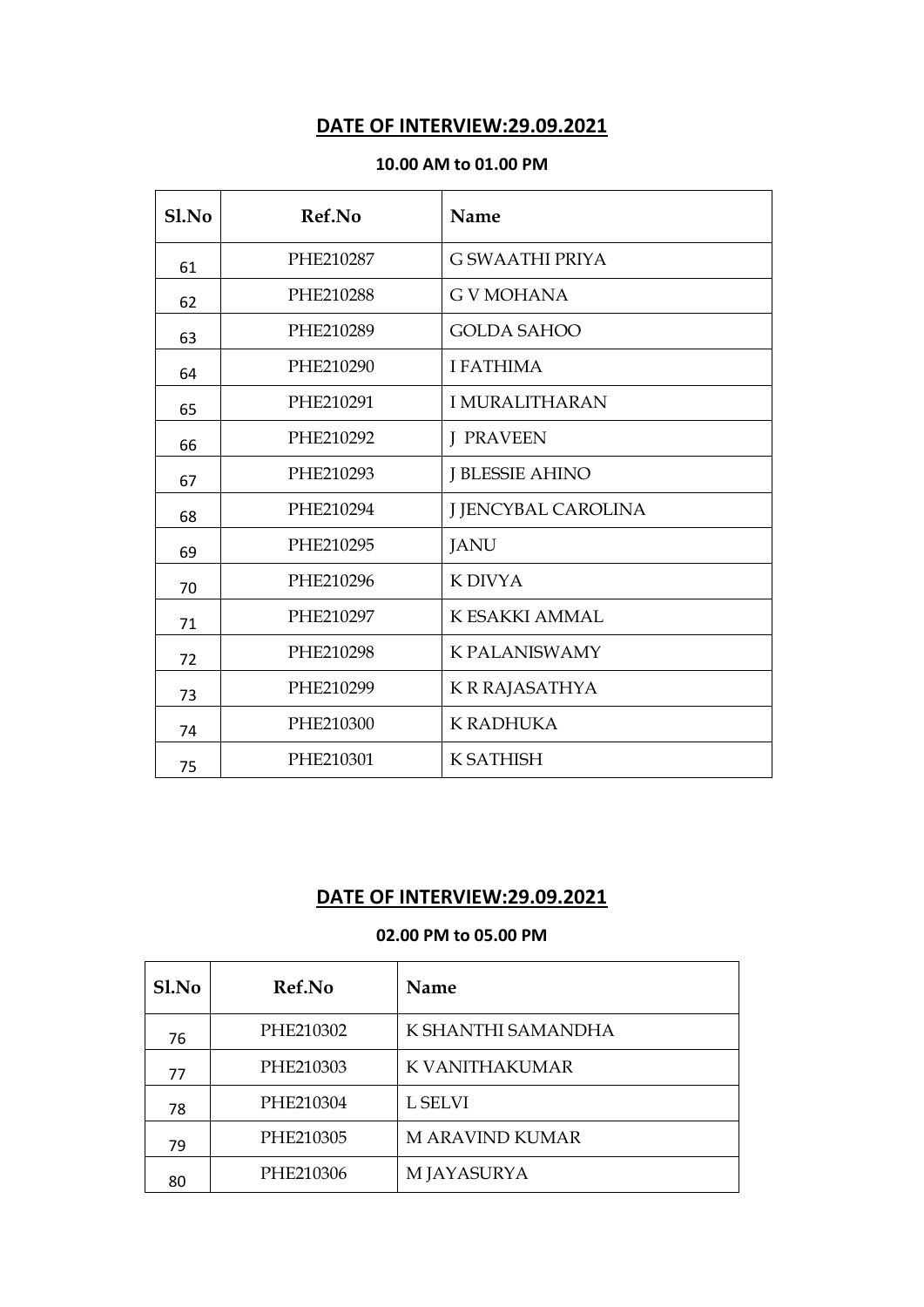| 81 | PHE210307 | <b>M MUTHUKUMAR</b>    |
|----|-----------|------------------------|
| 82 | PHE210308 | <b>M PALANISAMY</b>    |
| 83 | PHE210309 | M PRANOV VISHNU ARJUN  |
| 84 | PHE210310 | <b>MRKEERTHANA</b>     |
| 85 | PHE210311 | M RAJASELVAN           |
| 86 | PHE210312 | M REXIE T. JEYA SHEEBA |
| 87 | PHE210313 | M SAJ                  |
| 88 | PHE210314 | <b>M SATHISH RAYAN</b> |
| 89 | PHE210315 | M SUMATHI SAI PRIYA    |
| 90 | PHE210316 | <b>M SURESH</b>        |

# **DATE OF INTERVIEW:30.09.2021**

## **10.00 AM to 01.00 PM**

| Sl.No | Ref.No    | Name                    |
|-------|-----------|-------------------------|
| 91    | PHE210317 | N EDWIN                 |
| 92    | PHE210318 | N HEMALATHA             |
| 93    | PHE210319 | N K THIRUVENI           |
| 94    | PHE210320 | O JAYAREVATHI           |
| 95    | PHE210321 | P GUNASUNDARI           |
| 96    | PHE210322 | P MUTHAMIZH THILAGAM    |
| 97    | PHE210323 | P RAMALAKSHMI           |
| 98    | PHE210324 | P SONA                  |
| 99    | PHE210325 | P SUBASH                |
| 100   | PHE210326 | PARVATHI BALACHANDRAN   |
| 101   | PHE210327 | PERTILA VIRGNIA VINCENT |
| 102   | PHE210328 | <b>RAMADHAN</b>         |
| 103   | PHE210329 | R AARTHI RATHNA         |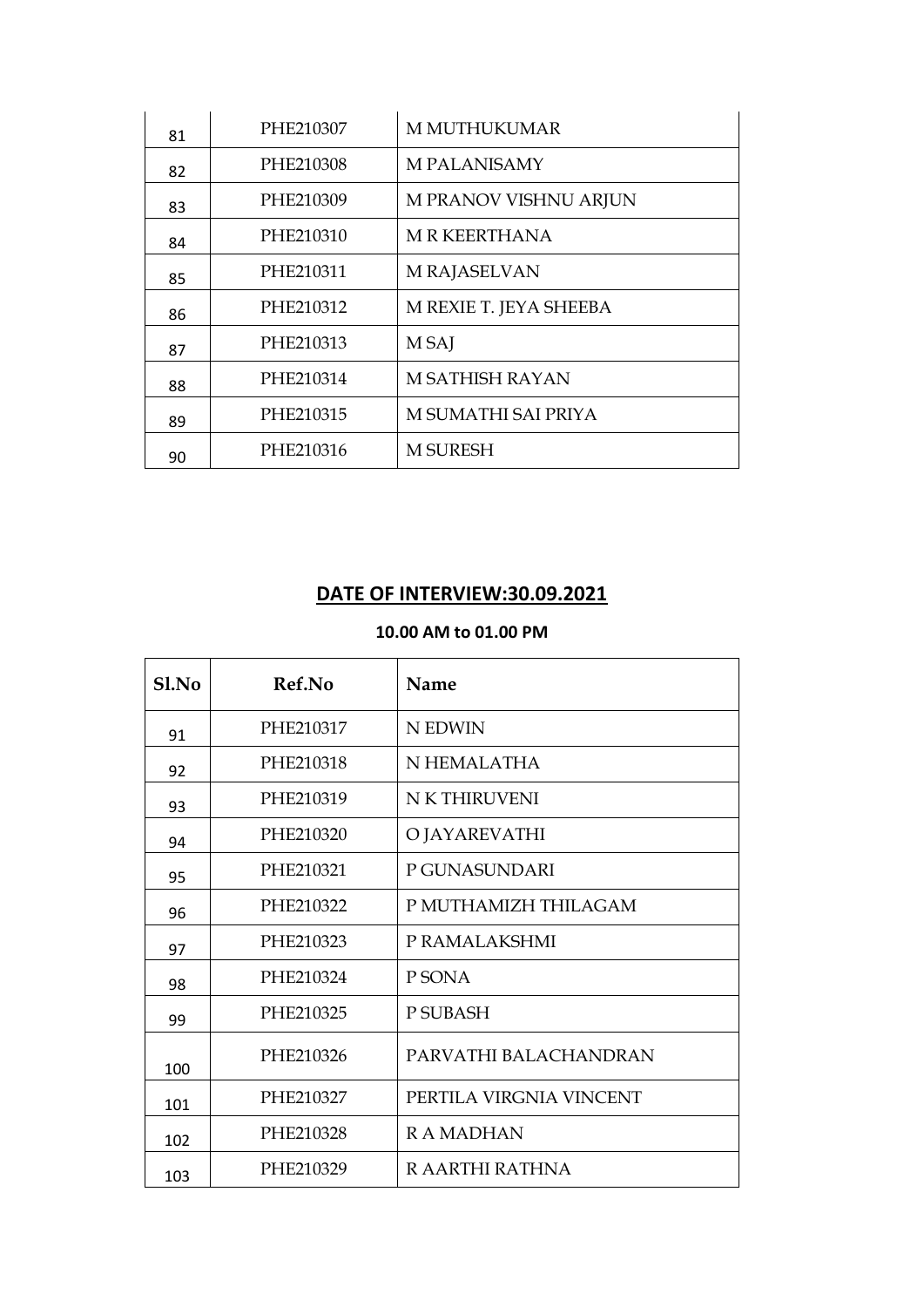| 104 | PHE210330 | <b>RINDRASELVAM</b> |
|-----|-----------|---------------------|
| 105 | PHE210331 | R PREETHI RANI      |

# **DATE OF INTERVIEW:30.09.2021**

#### **02.00 PM to 05.00 PM**

| Sl.No | Ref.No    | Name                 |
|-------|-----------|----------------------|
| 106   | PHE210332 | R PUSHPAVALLI        |
| 107   | PHE210333 | <b>R RAJKUMAR</b>    |
| 108   | PHE210334 | R SHANMUGASUNDARAM   |
| 109   | PHE210335 | <b>R SURIYA</b>      |
| 110   | PHE210336 | <b>S ARAVIND</b>     |
| 111   | PHE210337 | <b>S ASHOK KUMAR</b> |
| 112   | PHE210338 | <b>S DIVYA</b>       |
| 113   | PHE210339 | <b>SILAVENIL</b>     |
| 114   | PHE210340 | <b>SKALIRAJ</b>      |
| 115   | PHE210341 | <b>S KARTHICK</b>    |
| 116   | PHE210342 | <b>S MOHAN RAJ</b>   |
| 117   | PHE210343 | <b>S NAVIN</b>       |
| 118   | PHE210344 | <b>S NIVETHA</b>     |
| 119   | PHE210345 | <b>S PUVIYARASAN</b> |
| 120   | PHE210346 | <b>S RAGUPATHI</b>   |

# **DATE OF INTERVIEW: 01.10.2021**

#### **10.00 AM to 01.00 PM**

| Sl.No | <b>Ref.No</b> | Name               |
|-------|---------------|--------------------|
| 121   | PHE210347     | S RAJESH BHARATHI  |
| 122   | PHE210348     | <b>S RASHEETHA</b> |
| 123   | PHE210349     | <b>S RENUKA</b>    |
| 124   | PHE210350     | S SATHIYA          |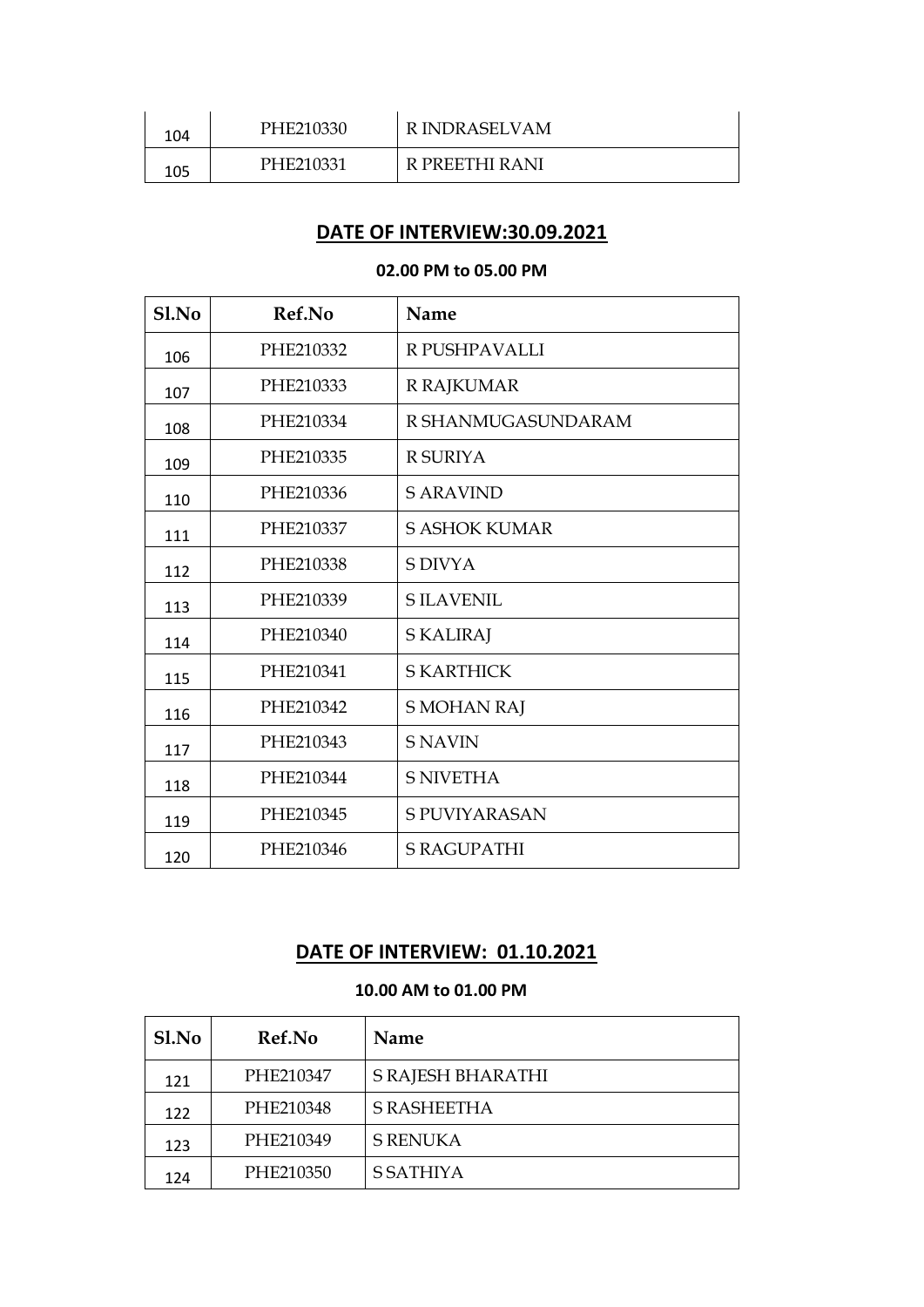| 125 | PHE210351 | <b>S SEETHALAKSMI</b> |
|-----|-----------|-----------------------|
| 126 | PHE210352 | S SHANGAMITHRAI       |
| 127 | PHE210353 | <b>S SHARMILA</b>     |
| 128 | PHE210354 | S VIDYA               |
| 129 | PHE210355 | S VIJAYALAKSHMI       |
| 130 | PHE210356 | T DERIFA              |
| 131 | PHE210357 | <b>T PRIYANGA</b>     |
| 132 | PHE210358 | T SATHYA NARAYANAN    |
| 133 | PHE210359 | <b>T TEENA RUBY</b>   |
| 134 | PHE210360 | <b>T VAISHALI</b>     |
| 135 | PHE210361 | <b>T VIGNESH</b>      |
| 136 | PHE210362 | V SARATHA DEVI        |
| 137 | PHE210363 | V KANIMOZHI           |

# **DATE OF INTERVIEW: 01.10.2021**

| S1.No | Ref.No    | Name                 |
|-------|-----------|----------------------|
| 138   | PHE210364 | V MADHUMITHA         |
| 139   | PHE210365 | V RAJA SARAVANAN     |
| 140   | PHE210366 | V RAJENDIRAN         |
| 141   | PHE210367 | V SANGEETHA LAKSHMI  |
| 142   | PHE210368 | <b>V SARATH BABU</b> |
| 143   | PHE210369 | V SIVASANKARI        |
| 144   | PHE210370 | V T RAJAN BABU       |
| 145   | PHE210371 | <b>VIVEKA PON</b>    |
| 146   | PHE210372 | Y JYOTHI SHEERAN     |
| 147   | PHE210373 | <b>G SELVI</b>       |
| 148   | PHE210374 | T RAMYA              |
| 149   | PHE210375 | Vidhya A             |
| 150   | PHE210376 | Nirmala M            |
| 151   | PHE210377 | S. MAHESH BABU       |